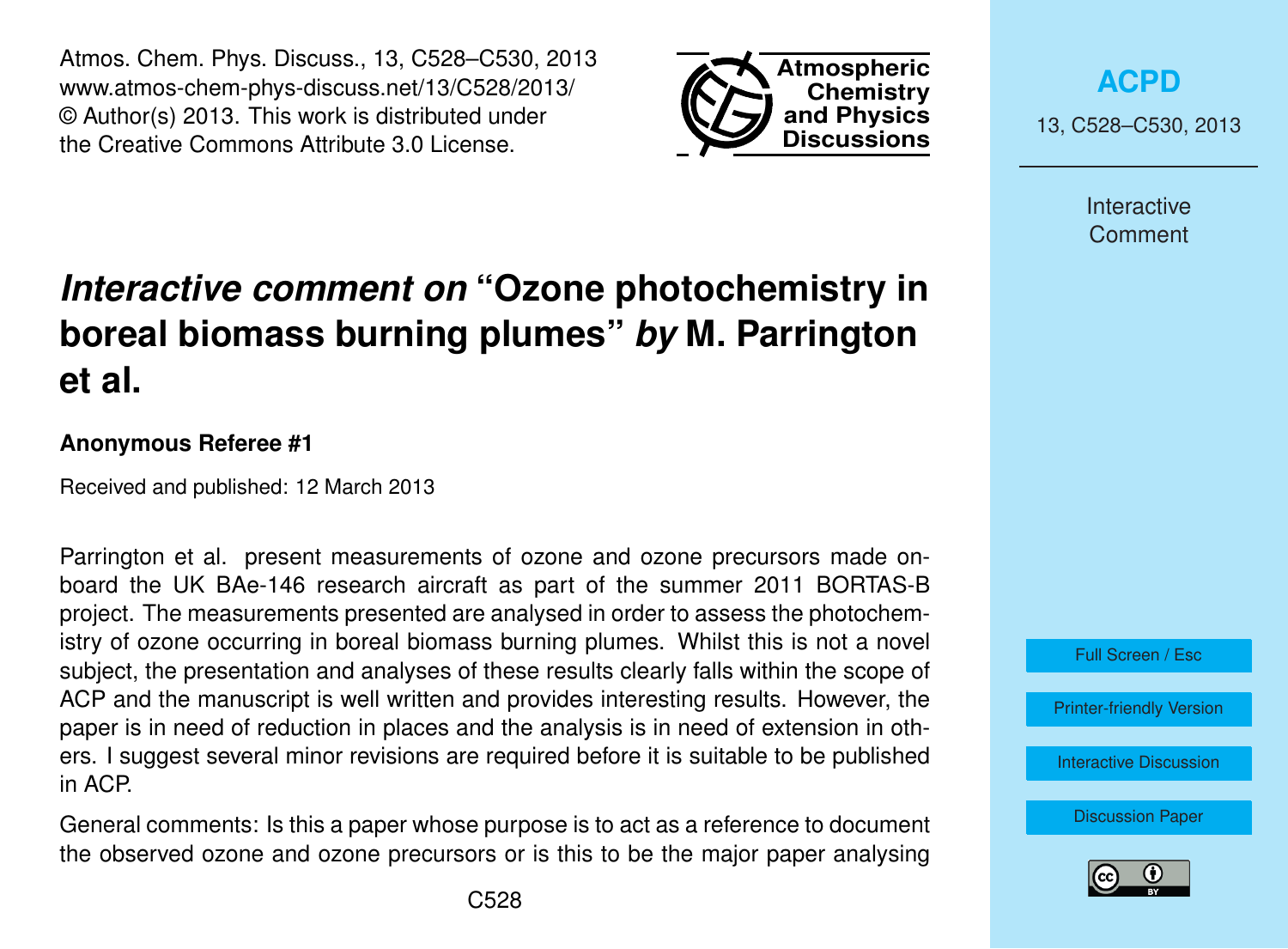ozone photochemistry as part of the BORTAS special issue? If it is the latter then I am surprised that no modelling work has been performed or at least references made to link this work with future planned analysis studies. After highlighting several possible complicating factors in the analysis (e.g. heterogeneous chemistry) the paper concludes with "Numerical models of atmospheric chemistry and transport can be used to investigate these factors, their influence on ozone production in boreal biomass burning plumes and its subsequent impact on tropospheric oxidant chemistry". Indeed many other studies have done such (e.g. Cook et al., 2007). So I find it surprising that there is no reference to plans to analyse this work further or no use of model simulations for instance to help understand why the calculated ozone production efficiency (OPE) is so high for the case when RH measurements were low.

Section 3 really makes for dull reading. At the moment it reads very much like a diary. For a start a figure of the flight tracks might help to orientate the reader, but I would encourage the authors to investigate ways of reducing the text.

Specific comments:

Abstract: The authors need to include the associated uncertainties that they calculate for the OPE's relative to Sum(AlkylNitrates) and NOz.

Page 1798 line 9: Add "of" after "production". Page 1798 line 21-27: This reads clumsily. Please rephrase. Page 1803 line 3: What do the subscript 'i's refer to? Page 1804 line 21: Update Di Carlo reference to AMT paper (also update reference section). Page 1809 line 18-21: Rephrase. Page 1809 line 24: Does the green square reflect one photochemical age? Figure 7a shows that there was a range of ages for this B626 data. How does this impact further calculations? Page 1810 line 15: Please briefly justify the use of 273 K. Page 1810 line 27: Why not take [OH] to be 1E6 cm-3? Or 1.5E6 cm-3? How would that effect the results? I think that by re-performing this analysis using a range of estimates of [OH] would be beneficial to the reader. Given that [OH] was not measured directly it would be useful to calculate the ages given a range

13, C528–C530, 2013

Interactive **Comment** 



[Printer-friendly Version](http://www.atmos-chem-phys-discuss.net/13/C528/2013/acpd-13-C528-2013-print.pdf)

[Interactive Discussion](http://www.atmos-chem-phys-discuss.net/13/1795/2013/acpd-13-1795-2013-discussion.html)

[Discussion Paper](http://www.atmos-chem-phys-discuss.net/13/1795/2013/acpd-13-1795-2013.pdf)